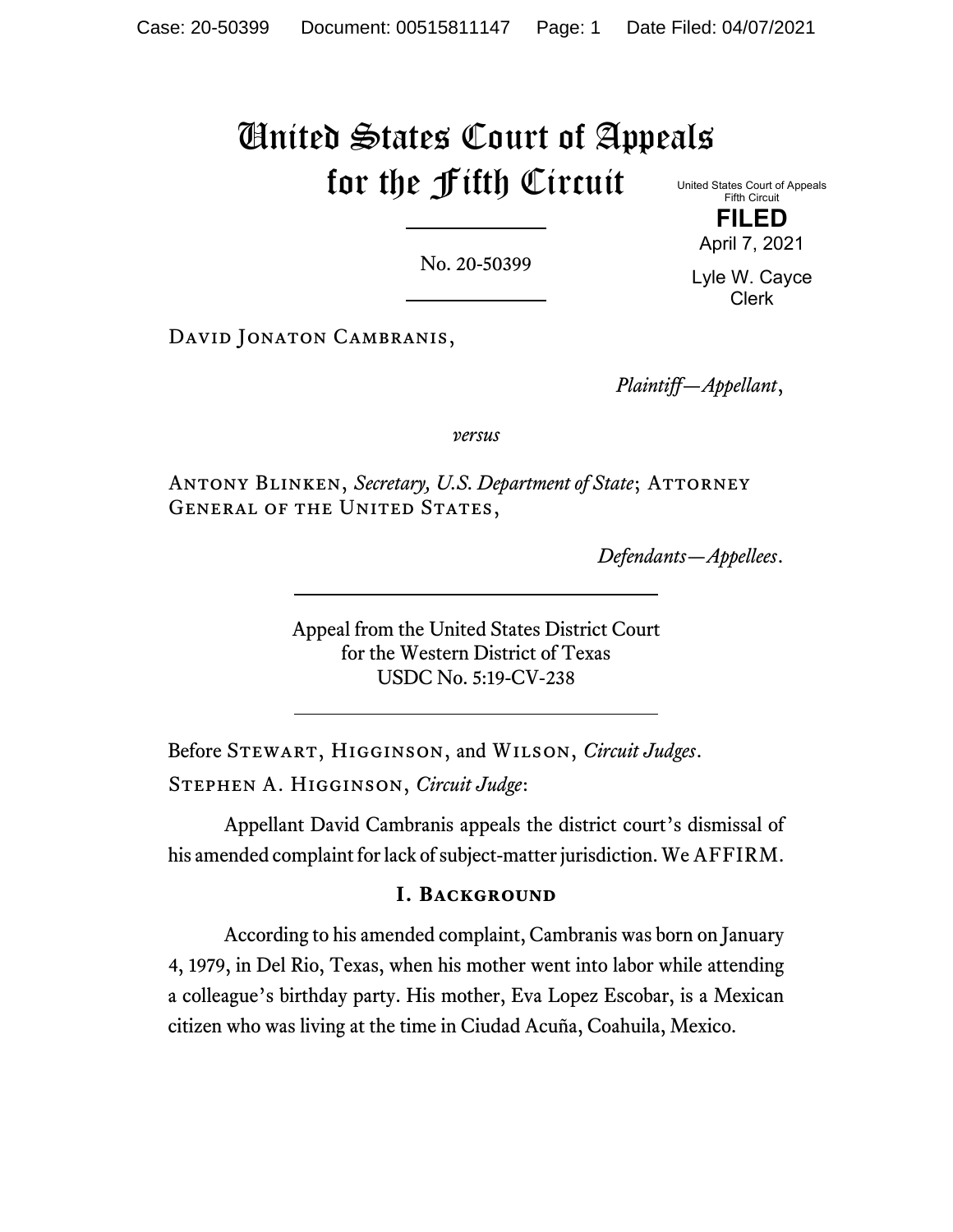Cambranis alleges that on January 22, 1979, his mother registered his birth in Mexico and wrongly reported that he was born in Ciudad Acuña. On July 27, 1981, Ms. Escobar filed a delayed birth certificate for Cambranis with the Texas Department of Health, Bureau of Vital Statistics, recording that he was born in Texas. The Texas birth certificate included an attestation from a witness who claimed to have attended Cambranis's birth in Del Rio.

More recently, Cambranis has filed six passport applications with the United States Department of State ("DOS"), based on his purported status as a national of the United States. Each has been denied. In its denial letters, DOS describes that Cambranis has not met his burden to prove his U.S. citizenship or nationality and notes the existence of the Mexican birth record as contradicting his claim of having been born in the United States. Cambranis filed his first application on May 15, 2009, which was denied on September 22, 2010. His most recent application was filed on March 17, 2017 and was denied on December 6, 2018.

On March 11, 2019, Cambranis filed his initial complaint in this case, which challenged DOS's denial of his passport applications and sought a declaration of U.S. citizenship pursuant to 8 U.S.C. § [1](#page-1-0)503(a).<sup>1</sup>

The Government moved to dismiss the complaint for lack of subjectmatter jurisdiction. The Government argued that the five-year statute of

<span id="page-1-0"></span> $1$  Section 1503(a) states, in relevant part: "If any person who is within the United States claims a right or privilege as a national of the United States and is denied such right or privilege by any department or independent agency, or official thereof, upon the ground that he is not a national of the United States, such person may institute an action" under 28 U.S.C. § 2201 "for a judgment declaring him to be a national of the United States." 8 U.S.C. § 1503(a). The text of the statute further describes that an action under § 1503(a) is not available in connection with any removal proceeding and, important to this case, that an appropriate action must be brought "within five years after the final administrative denial" of the relevant right or privilege. *Id.*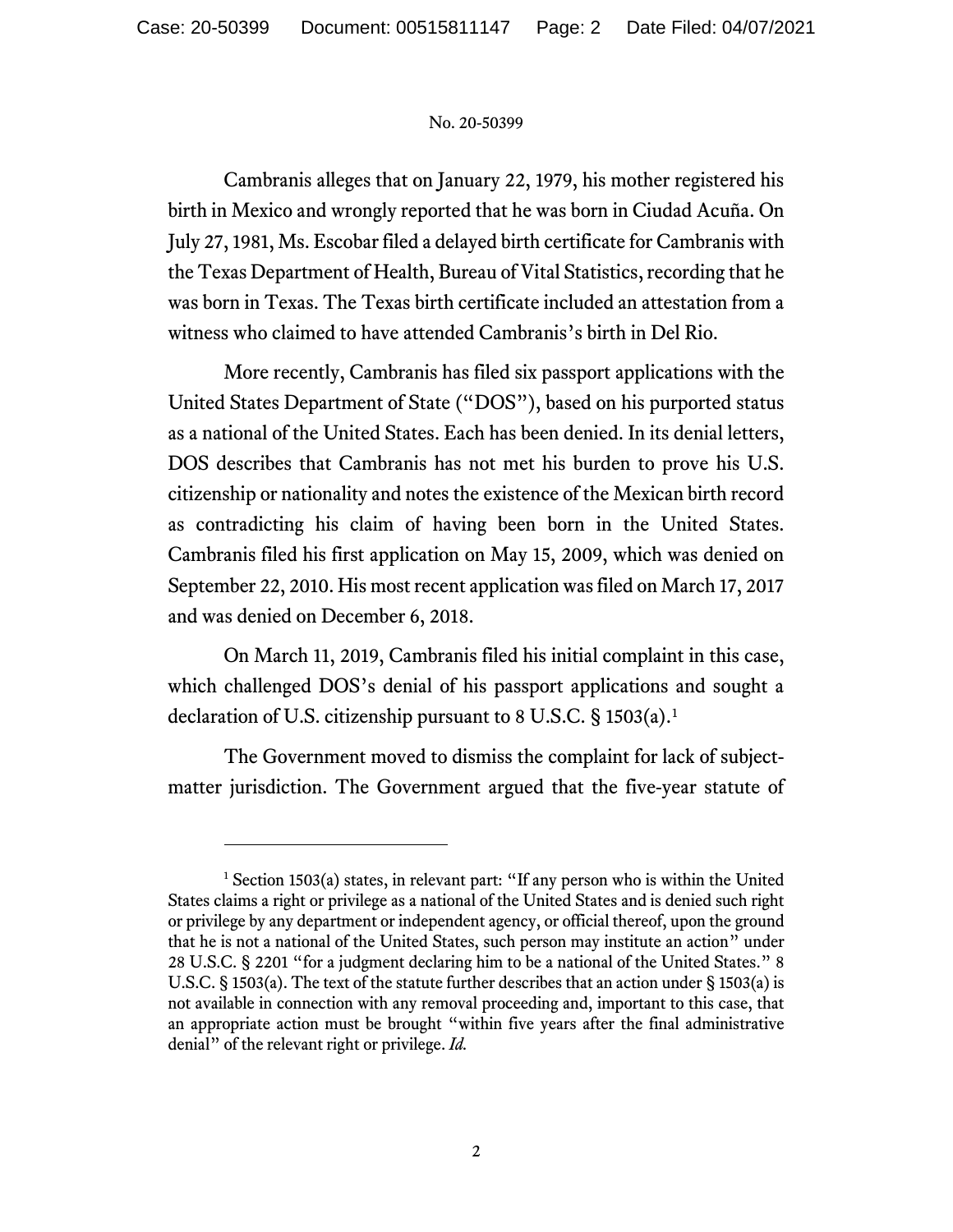limitations for Cambranis's § 1503(a) claim had expired because it began to run upon the denial of Cambranis's first passport application on September 22, 2010. In support, the Government cited this court's decision in *Gonzalez v. Limon*, which held that the statute of limitations in § 1503(a) begins to run from the *first* final administrative denial of a right, notwithstanding subsequent administrative denials of the same right. 926 F.3d 186, 189-90 (5th Cir. 2019). The Government attached to its motion the denial letters from DOS corresponding to each passport application.

In lieu of responding to the Government's motion, Cambranis filed his amended complaint, which is the subject of this appeal. In the amended complaint, Cambranis continues to assert a claim under § 1503(a), alleging that DOS "den[ied] him a United States passport on the ground that he is not a national of the United States." Although he maintains his § 1503(a) claim, Cambranis expressly acknowledges, in the amended complaint itself, that the claim is foreclosed by *Gonzalez* and that he includes the claim "to preserve the issue for appeal."

In addition to his § 1503(a) claim, the amended complaint adds two further causes of action: (1) a claim under the Administrative Procedure Act ("APA") for judicial review pursuant to 5 U.S.C. §§ 701-706, asserting that DOS's decision to deny him a passport was arbitrary and capricious; and (2) a Fifth Amendment claim, asserting the denial of the rights and privileges of citizenship as guaranteed by the Fourteenth Amendment, including the right to travel internationally. All three claims—the § 1503(a) claim, the statutory APA claim, and the constitutional claim—seek a declaration that Cambranis is a U.S. citizen.

Again, the Government moved to dismiss the amended complaint for lack of subject-matter jurisdiction. The Government reasserted that the § 1503(a) claim is barred by the statute of limitations, and also argued that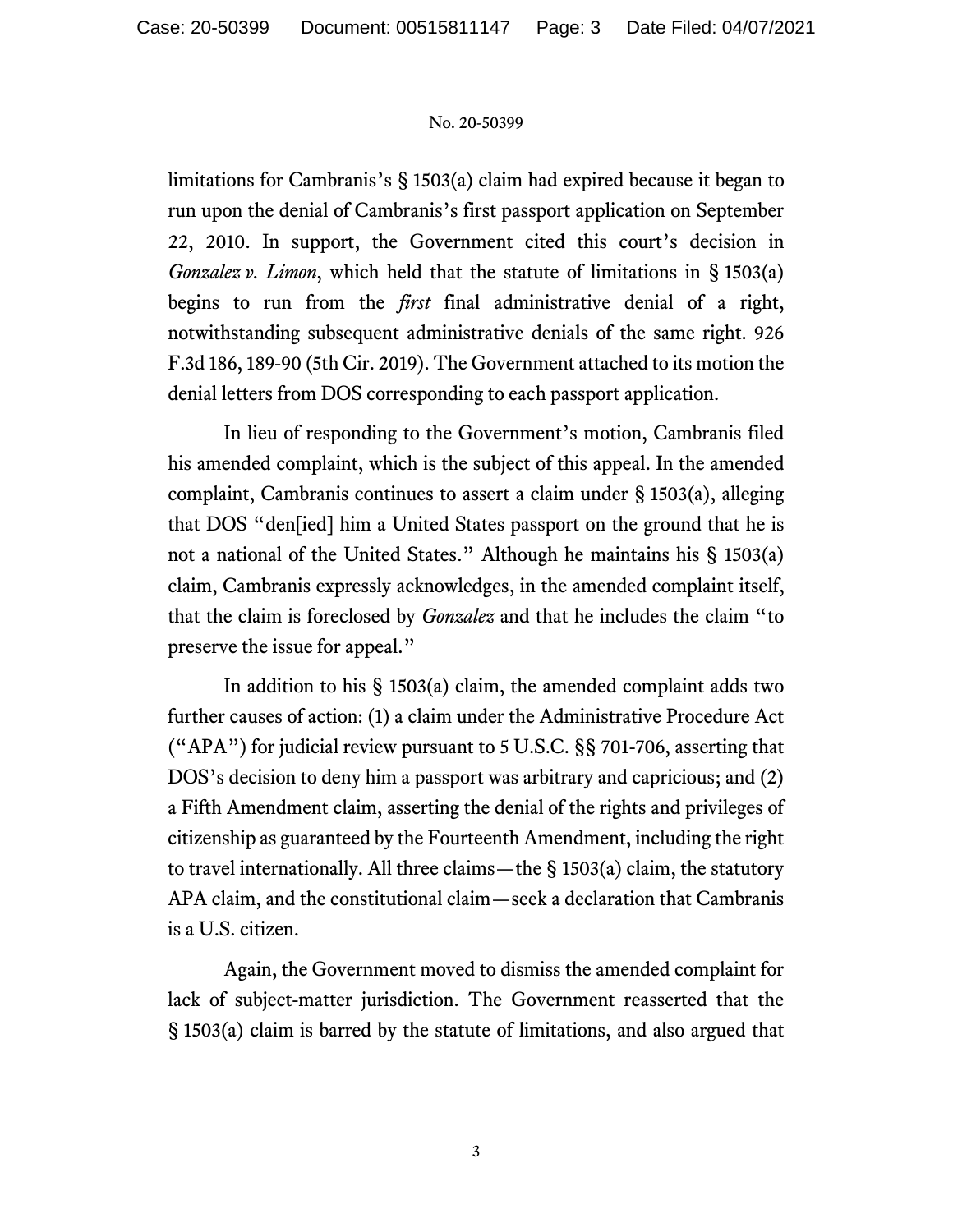the statutory APA claim is barred by 5 U.S.C. § 704 because § 1503(a) is an "other adequate remedy" for the challenged agency action.[2](#page-3-0) The Government further sought to dismiss Cambranis's constitutional claim on the ground that it had not waived its sovereign immunity pursuant to 5 U.S.C. § 702.[3](#page-3-1)

Cambranis filed an opposition to the motion to dismiss. Therein, he made two concessions.

First, as he had done in the amended complaint itself, he conceded that under *Gonzalez*, his § 1503(a) claim was barred by the statute of limitations. Although Cambranis stated that he "does not concede that *Gonzalez v. Limon* was correctly decided," he acknowledged that "this Court is bound by Fifth Circuit precedent and so all that [he] can do at this time is preserve the issue for appeal, that is that *Gonzalez v. Limon* was wrongly decided."

Second, he conceded that § 704 barred the district court's review of his statutory APA claim because this court held in *Flores v. Pompeo* that § 1503(a) provides an "adequate alternative remedy" to the APA for

<span id="page-3-0"></span><sup>&</sup>lt;sup>2</sup> Section 704 of the APA states, in relevant part: "Agency action made reviewable by statute and final agency action for which there is no other adequate remedy in a court are subject to judicial review." 5 U.S.C. § 704.

<span id="page-3-1"></span><sup>&</sup>lt;sup>3</sup> Section 702 of the APA states, in relevant part: "A person suffering legal wrong because of agency action, or adversely affected or aggrieved by agency action within the meaning of a relevant statute, is entitled to judicial review thereof. An action in a court of the United States seeking relief other than money damages and stating a claim that an agency or an officer or employee thereof acted or failed to act in an official capacity or under color of legal authority shall not be dismissed nor relief therein be denied on the ground that it is against the United States or that the United States is an indispensable party." 5 U.S.C. § 702. As discussed below, § 702 further states that "[n]othing herein . . . confers authority to grant relief if any other statute that grants consent to suit expressly or impliedly forbids the relief which is sought." *Id.*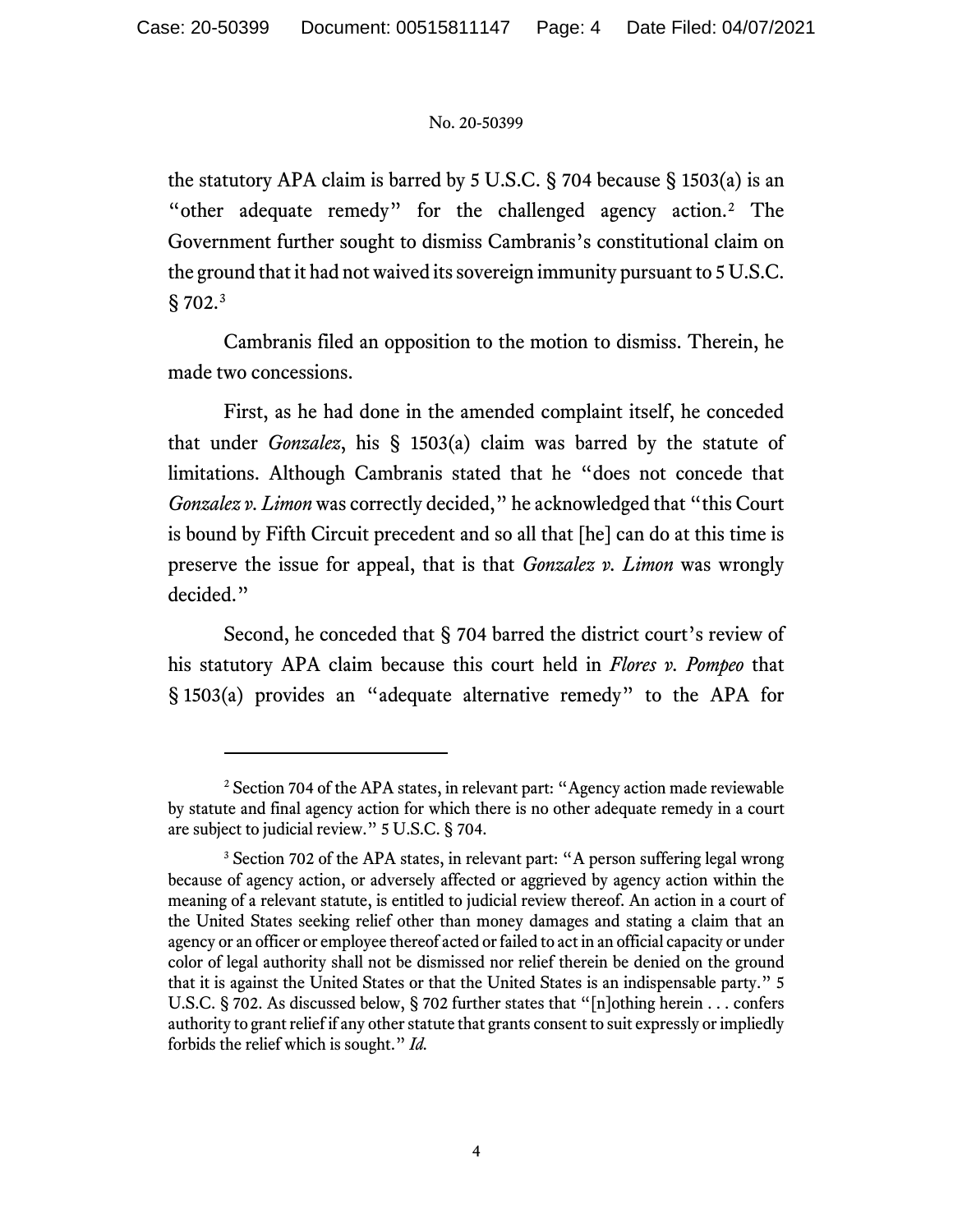challenging the denial of a passport application. 936 F.3d 273, 277 (5th Cir. 2019). However, he maintained that *Flores* did not apply to his constitutional claim.

In short, Cambranis conceded in district court that the district court lacked subject-matter jurisdiction to consider his first two claims (his § 1503(a) claim and his statutory APA claim). That left only his constitutional claim, which he maintained that the district court had jurisdiction to consider.

The district court granted the Government's motion to dismiss in full. The district court agreed that *Gonzalez* and *Flores* foreclosed Cambranis's § 1503(a) and statutory APA claims, respectively. It then held that his remaining constitutional claim was also barred by § 704's "other adequate remedy" provision, extending the logic of *Flores* to apply to constitutional claims challenging the denial of a passport application. Because it concluded § 704 posed an independent jurisdictional bar to Cambranis's constitutional claim, the district court did not reach whether the Government retained its sovereign immunity via the operation of § 702.

Cambranis filed a timely notice of appeal.

# **II. Standard of Review**

This Court reviews questions of subject-matter jurisdiction, including whether the United States is entitled to sovereign immunity, de novo. *Wagner v. United States*, 545 F.3d 298, 300 (5th Cir. 2008); *Koehler v. United States*, 153 F.3d 263, 265, 267 (5th Cir. 1998).

# **III. Discussion**

Cambranis challenges only the district court's conclusion that it lacked subject-matter jurisdiction to consider his constitutional claim. He argues that, for purposes of his constitutional claim, the United States waived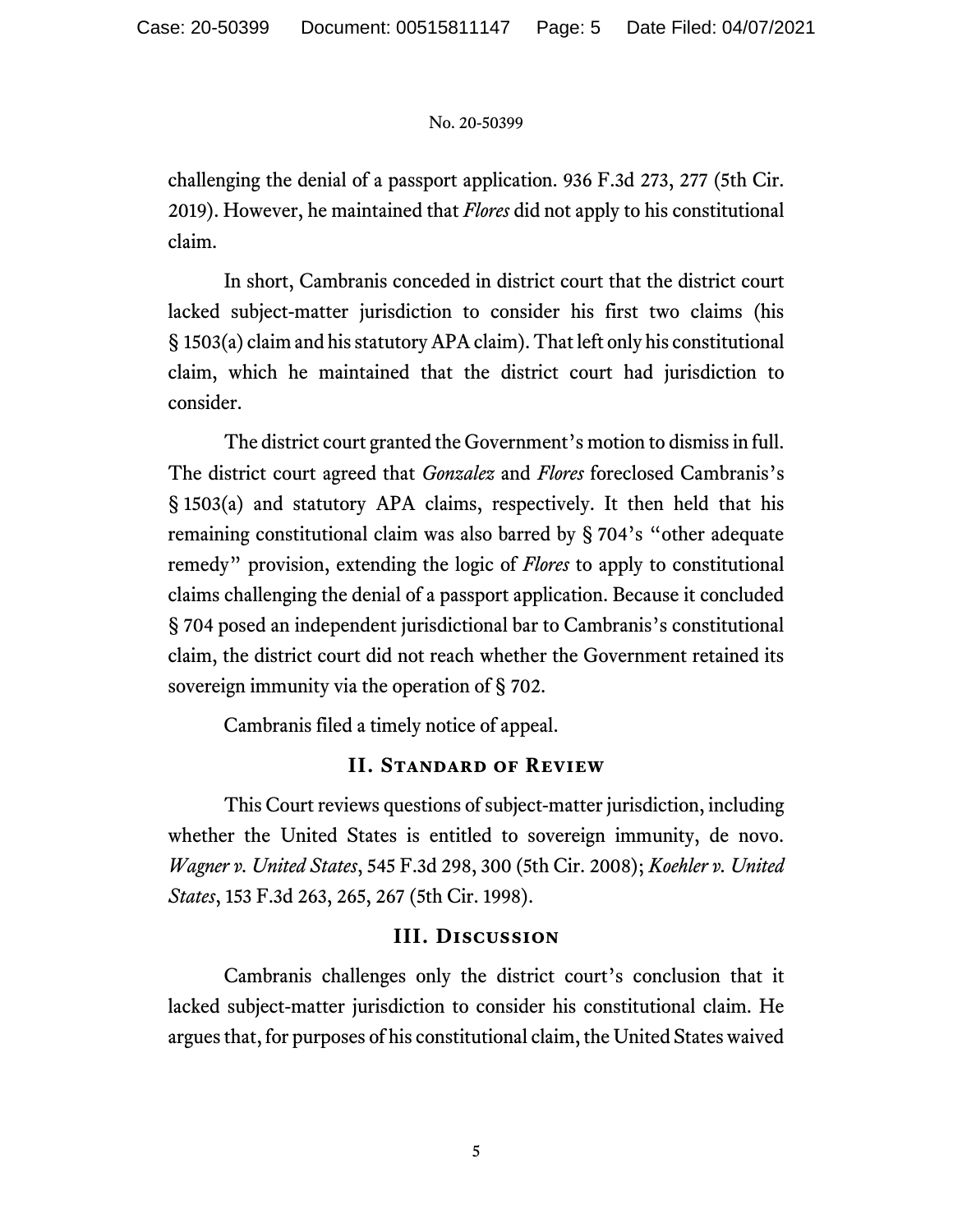its sovereign immunity via 5 U.S.C. § 702, and that—contrary to the district court's ruling—5 U.S.C. § 704 does not pose an independent jurisdictional bar. Although we affirm the district court, we do so because we hold that the United States has not waived its sovereign immunity under the terms of § 702. As a result, we do not reach whether § 704 serves as an independent jurisdictional bar to Cambranis's constitutional claim.

This case turns on the nature of—and the relationship between—two statutes: 5 U.S.C. § 702 and 8 U.S.C. § 1503(a).

Section 702 of the APA waives the United States' sovereign immunity for actions seeking non-monetary relief against federal government agencies. *Alabama-Coushatta Tribe of Tex. v. United States*, 757 F.3d 484, 488 (5th Cir. 2014). [4](#page-5-0) The waiver applies both to statutory claims and to "non-statutory causes of action against federal agencies arising under 28 U.S.C. § 1331." *Id.*  (citing *Sheehan v. Army & Air Force Exch. Serv.*, 619 F.2d 1132, 1139 (5th Cir. 1980), *rev'd on other grounds*, 456 U.S. 728 (1982)). Cambranis thus relies on the sovereign immunity waiver contained in § 702 in order to bring his constitutional claim, seeking declaratory relief, against a department of the United States.

There are two requirements to establish waiver under § 702. "First, the plaintiff must identify some 'agency action' affecting him in a specific way, which is the basis of his entitlement for judicial review." *Id.* at 489. "Second, the plaintiff must show that he has 'suffered legal wrong because of the challenged agency action, or is adversely affected or aggrieved by that action within the meaning of a relevant statute.'" *Id.* (quoting *Lujan v. Nat'l* 

<span id="page-5-0"></span><sup>4</sup> "Absent a waiver, sovereign immunity shields the Federal Government and its agencies from suit. Sovereign immunity is jurisdictional in nature." *F.D.I.C. v. Meyer*, 510 U.S. 471, 475 (1994) (citations omitted).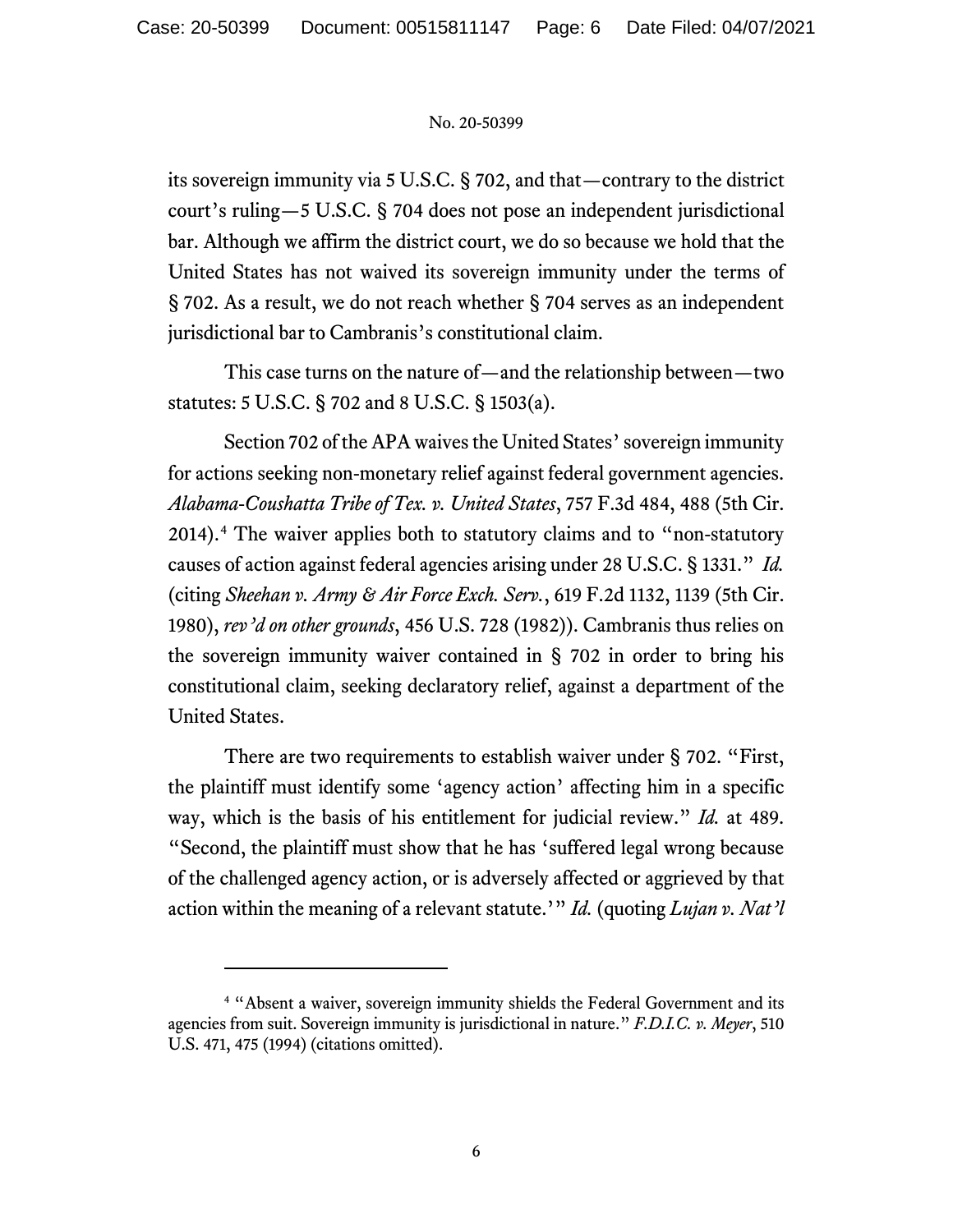*Wildlife Fed'n*, 497 U.S. 871, 883 (1990)). There is no dispute that Cambranis's constitutional claim satisfies these two requirements.

However, separate from these two affirmative requirements, § 702 also contains enumerated exceptions that limit the reach of its general waiver. Relevant here, § 702 states that "[n]othing herein . . . confers authority to grant relief if any other statute that grants consent to suit expressly or impliedly forbids the relief which is sought." 5 U.S.C. § 702. According to the Supreme Court, "[t]hat provision prevents plaintiffs from exploiting the APA's waiver to evade limitations on suit contained in other statutes." *Match-E-Be-Nash-She-Wish Band of Pottawatomi Indians v. Patchak*, 567 U.S. 209, 215 (2012). We will refer to this provision as the "any other statute" proviso.

The Supreme Court has described how to determine whether a particular statute triggers the "any other statute" proviso. As the Court stated in *Patchak*, "'when Congress has dealt in particularity with a claim and [has] intended a specified remedy'—including its exceptions—to be exclusive, that is the end of the matter; the APA does not undo the judgment." *Id.* at 216 (alteration in original) (quoting *Block v. North Dakota ex rel. Bd.of Univ. & Sch. Lands*, 461 U.S. 273, 286 n.22 (1983)). But "[w]hen a statute is not addressed to the type of grievance which the plaintiff seeks to assert, then the statute cannot prevent an APA suit." *Id.* (internal quotation marks and citation omitted).

Restated, there are three requirements for a separate statute to trigger the "any other statute" proviso of  $\S$  702: (1) the statute must address the same type of grievance the plaintiff asserts in his suit; (2) the statute must deal "in particularity" with the claim, and (3) Congress must have intended the statute to afford the "exclusive remedy" for that type of claim/grievance. *See id.*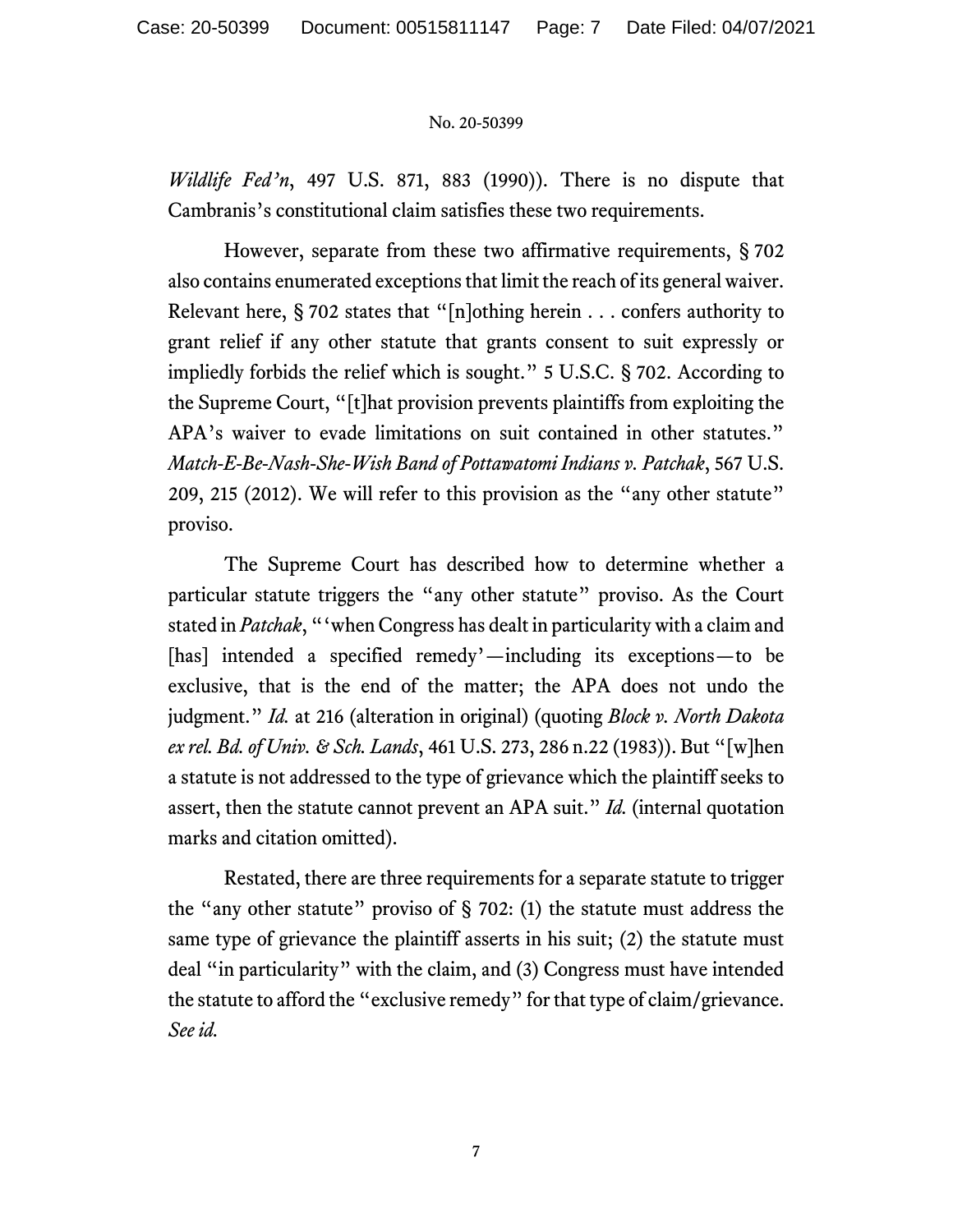The question here is whether  $\S$  1503(a) meets these requirements under the facts of this case.

Section 1503(a) permits a person "who is within the United States" to bring an action in federal district court for a judgment declaring him to be a U.S. national, if he has been denied a right or privilege of citizenship by any department or agency "upon the ground that he is not a national of the United States."  $8 \text{ U.S.C. } § 1503(a).$  $8 \text{ U.S.C. } § 1503(a).$  $8 \text{ U.S.C. } § 1503(a).$ <sup>5</sup> But the person must bring the declaratory action "within five years after the final administrative denial of such right or privilege," *id.*, otherwise the district court lacks subject-matter jurisdiction to hear the claim. *Gonzalez v. Limon*, 926 F.3d 186, 188 (5th Cir. 2019). This limitations period begins to run after the *first* final administrative denial of the claimed right or privilege, and the limitations period is not reset "by means of a follow-on denial." *Id.* at 189.[6](#page-7-1)

Here, the Government argues that §1503(a) satisfies all three requirements of the "any other statute" proviso of § 702 and, because its statute of limitations has run, it expressly forbids the relief sought by Cambranis. Therefore, the Government contends that § 702 prevents Cambranis from evading the statute of limitations contained in § 1503(a) by bringing his action for declaratory relief in the form of a constitutional claim.

Cambranis has two main arguments in response.

<span id="page-7-0"></span><sup>5</sup> Section 1503(b)-(c) sets out separate procedures for persons who are "not within" the United States, none of which is applicable here.

<span id="page-7-1"></span><sup>6</sup> There is no dispute that DOS's denials of Cambranis's passport applications constitute "final" agency actions. Two conditions must generally be met for agency action to be considered "final" under the APA: "First, the action must mark the consummation of the agency's decisionmaking process—it must not be of a merely tentative or interlocutory nature. And second, the action must be one by which rights or obligations have been determined, or from which legal consequences will flow." *U.S. Army Corps of Eng'rs v. Hawkes Co.*, 136 S. Ct. 1807, 1813 (2016) (citation omitted).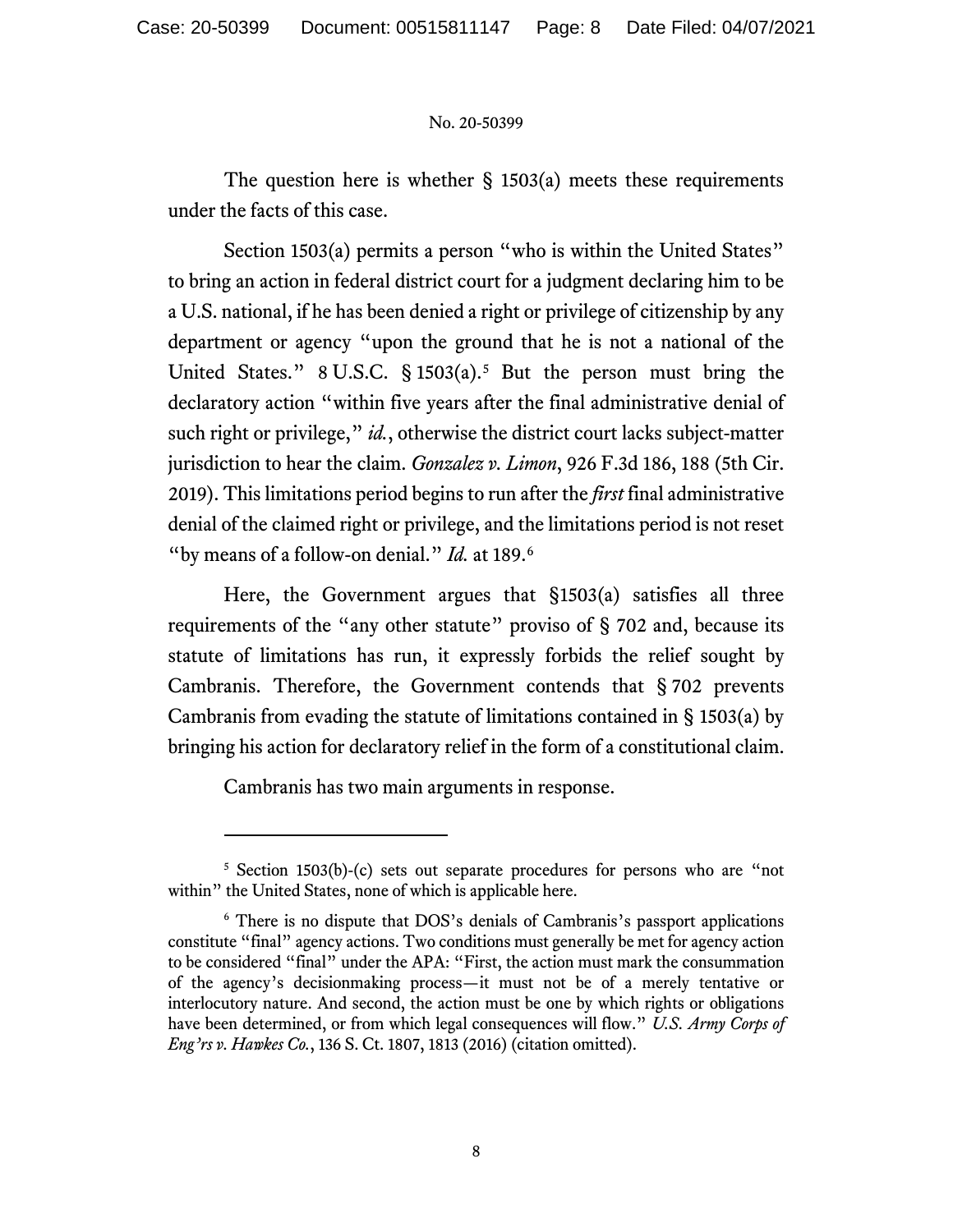First, he argues that  $\S$  1503(a) does not address the same type of grievance that he asserts in his suit—that  $\S$  1503(a) is actually inapplicable to the facts of this case. Specifically, he argues that § 1503(a) applies only when the Government denies a person a right or privilege of citizenship "upon the ground that he is not a national of the United States," 8 U.S.C. § 1503(a), and that this language does *not* include a circumstance where the Government denies a right or privilege because it finds merely that a claimant has not *proved* that he is a U.S. national. In other words, Cambranis claims that § 1503(a) only applies when the Government affirmatively determines that a claimant is not a U.S. national. Anything short of that—such as when the Government asserts only that a claimant has submitted insufficient proof of U.S. nationality—and § 1503(a) is inapplicable and a claimant cannot seek relief under its terms. Cambranis claims that is the case here: DOS's denial letters state that Cambranis's passport applications were rejected only because he submitted "insufficient proof" of his U.S. nationality.

Second, assuming *arguendo* that § 1503(a) is applicable, Cambranis argues that Congress did not intend § 1503(a) to be an "exclusive remedy" and thus it does not trigger the "any other statute" proviso of § 702.

Cambranis's first argument is easily dispensed with because he makes it for the first time on appeal. *LeMaire v. La. Dept. of Transp. & Dev.*, 480 F.3d 383, 387 (5th Cir. 2007) ("[A]rguments not raised before the district court are waived and cannot be raised for the first time on appeal."). Indeed, Cambranis argued the opposite below. He repeatedly insisted that he had a viable § 1503(a) claim that was barred by this court's precedent in *Gonzalez* pertaining to the statute of limitations. Moreover, despite being in possession of DOS's denial letters for almost three weeks prior to filing his amended complaint, he nevertheless specifically alleged in his amended complaint that DOS "den[ied] him a United States passport on the ground that he is not a national of the United States." We will not allow Cambranis to reverse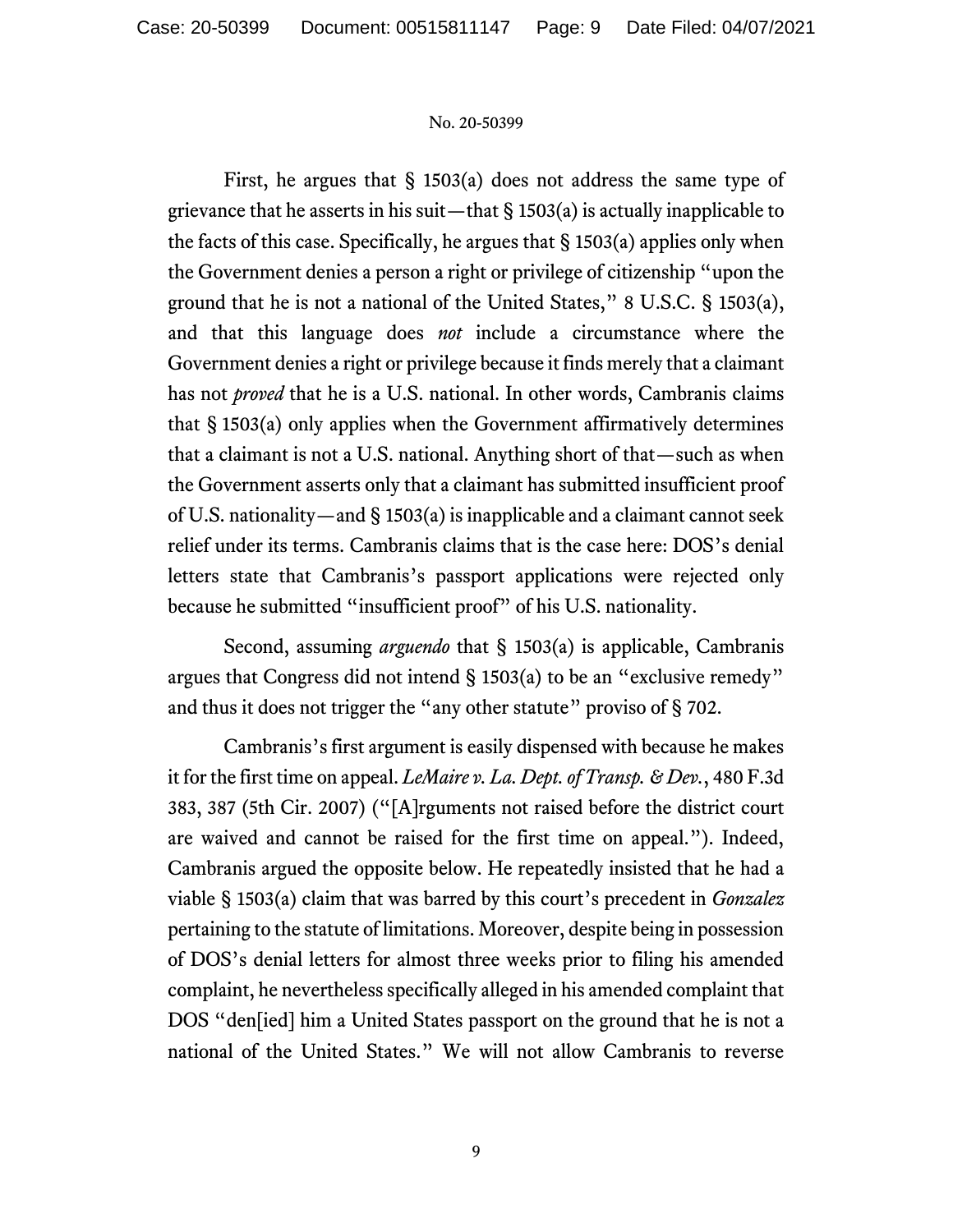course on appeal. *Martinez v. Pompeo*, 977 F.3d 457, 460 (5th Cir. 2020) (per curiam) ("On appeal, we will not allow Plaintiffs to adopt a position not taken in the district court 'merely because [they] believe[] that [they] might prevail if given the opportunity to try [the] case again on a different theory.'" (alterations in original) (quoting *Forbush v. J.C. Penney Co.*, 98 F.3d 817, 822 (5th Cir. 1996))).[7](#page-9-0)

Turning to his second argument, we must determine whether Congress intended  $\S$  1503(a) to be an "exclusive remedy" for the type of grievance it was designed to redress: where a person within the United States is denied a passport, or other right of citizenship, on the ground that he is not a national of the United States.

In *Block v. North Dakota ex rel. Board of University and School Lands*, the Supreme Court considered whether the Quiet Title Act ("QTA") was intended to be an exclusive remedy for purposes of § 702's "any other statute" proviso. 461 U.S. at 280-86. At issue was whether North Dakota, in a dispute with the United States over title to land, could avoid the statute of limitations contained in the QTA by bringing suit under a different cause of action. *Id.* at 280. The Court began by considering the legislative history surrounding the passage of the QTA, including the adoption of the statute of limitations. *Id.* at 284-85. In addition, the Court described that "the balance, completeness, and structural integrity of the [QTA] belie[s] the contention that it was designed merely to supplement other judicial relief" and that it would apply "the rule that a precisely drawn, detailed statute preempts more

<span id="page-9-0"></span><sup>&</sup>lt;sup>7</sup> We take no position on the merits of Cambranis's argument, though we note that some courts have found this distinction to be salient. *See, e.g.*, *Saleh v. Pompeo*, 393 F. Supp. 3d 172, 180 (E.D.N.Y. 2019) ("A passport revocation or denial based on a finding that an individual did not submit sufficient evidence to establish citizenship is not a revocation or denial based on a finding of non-citizenship, as is required to bring an action under 8 U.S.C.  $§ 1503(a).$ ").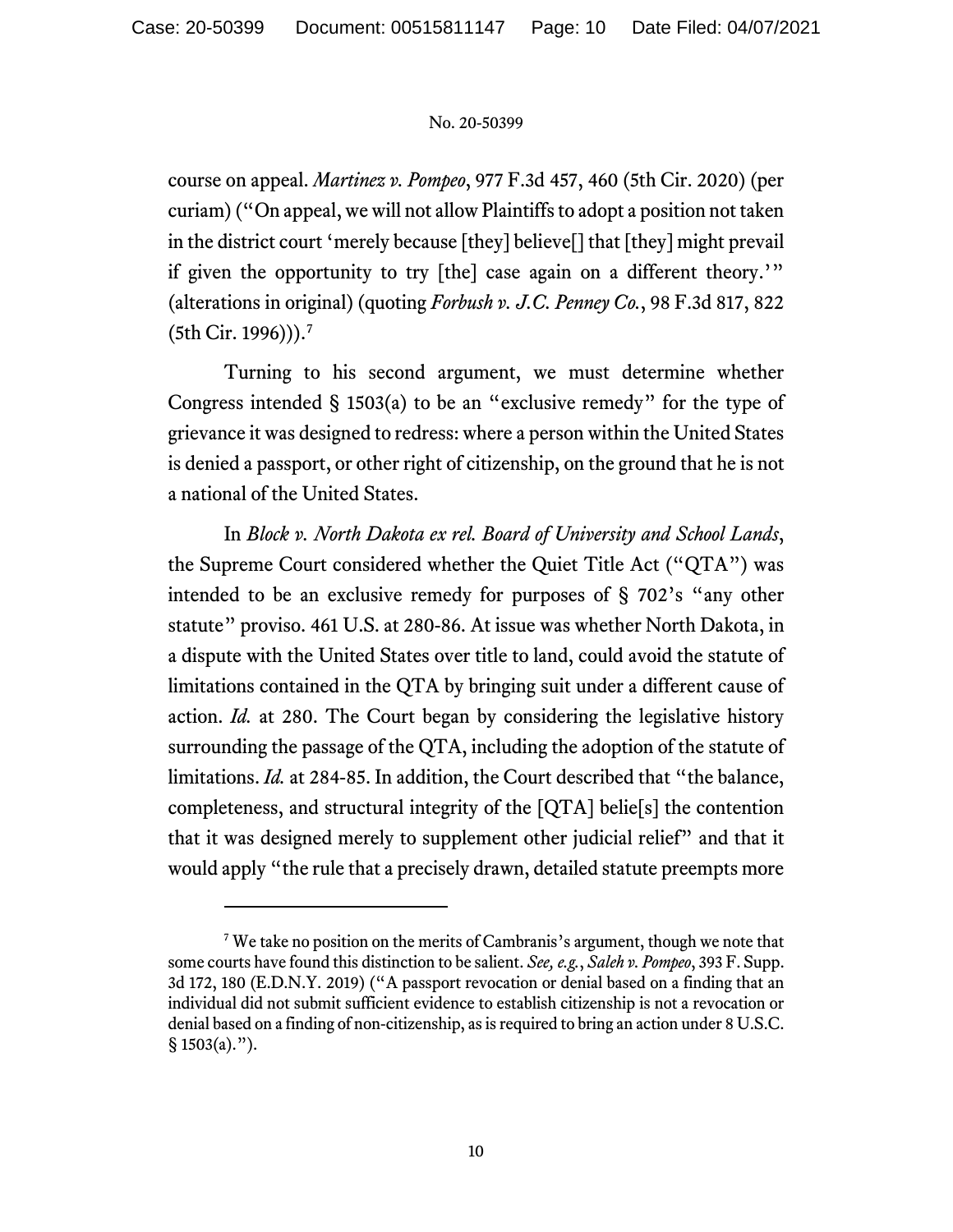general remedies." *Id.* at 285 (internal quotations marks and citation omitted). Of particular concern was rendering the statute of limitations and other restrictive provisions to be dead letter. The Court reasoned that "[i]t would require the suspension of disbelief to ascribe to Congress the design to allow its careful and thorough remedial scheme to be circumvented by artful pleading." *Id.* (citation omitted). This echoes the well-established canon of statutory interpretation that courts should construe statutes to avoid rendering language and requirements to be surplusage. *See Sanderson Farms, Inc. v. Occupational Safety & Health Rev. Comm'n*, 964 F.3d 418, 425 (5th Cir. 2020).

We conclude that the Court's reasoning in *Block* applies with equal force to § 1503(a). Section 1503(a) is a precisely drawn, detailed statute that sets out a remedial scheme for persons within the United States who are denied a privilege of citizenship, which suggests Congress intended it to preempt more general remedies. To conclude otherwise and to permit individuals like Cambranis to seek the same relief for the same grievance provided for in § 1503(a) while sidestepping its statute of limitations would render that restriction a nullity.

Notwithstanding *Block*, Cambranis argues an earlier Supreme Court decision all but decided that § 1503(a) is *not* an exclusive remedy. In *Rusk v. Cort*, the Supreme Court held that subsections (b) and (c) of § 1503—the provisions that apply to persons "not within" the United States—are not exclusive remedies. 369 U.S. 367, 379 (1962), *abrogated on other grounds by Califano v. Sanders*, 430 U.S. 99 (1977). Cambranis argues that the logic of *Rusk* encompasses § 1503(a) as well.

It does not. The Court in *Rusk* examined the legislative history of subsections (b) and (c) and concluded that the purpose of the two provisions was to cut off an abusive practice that had developed under a previous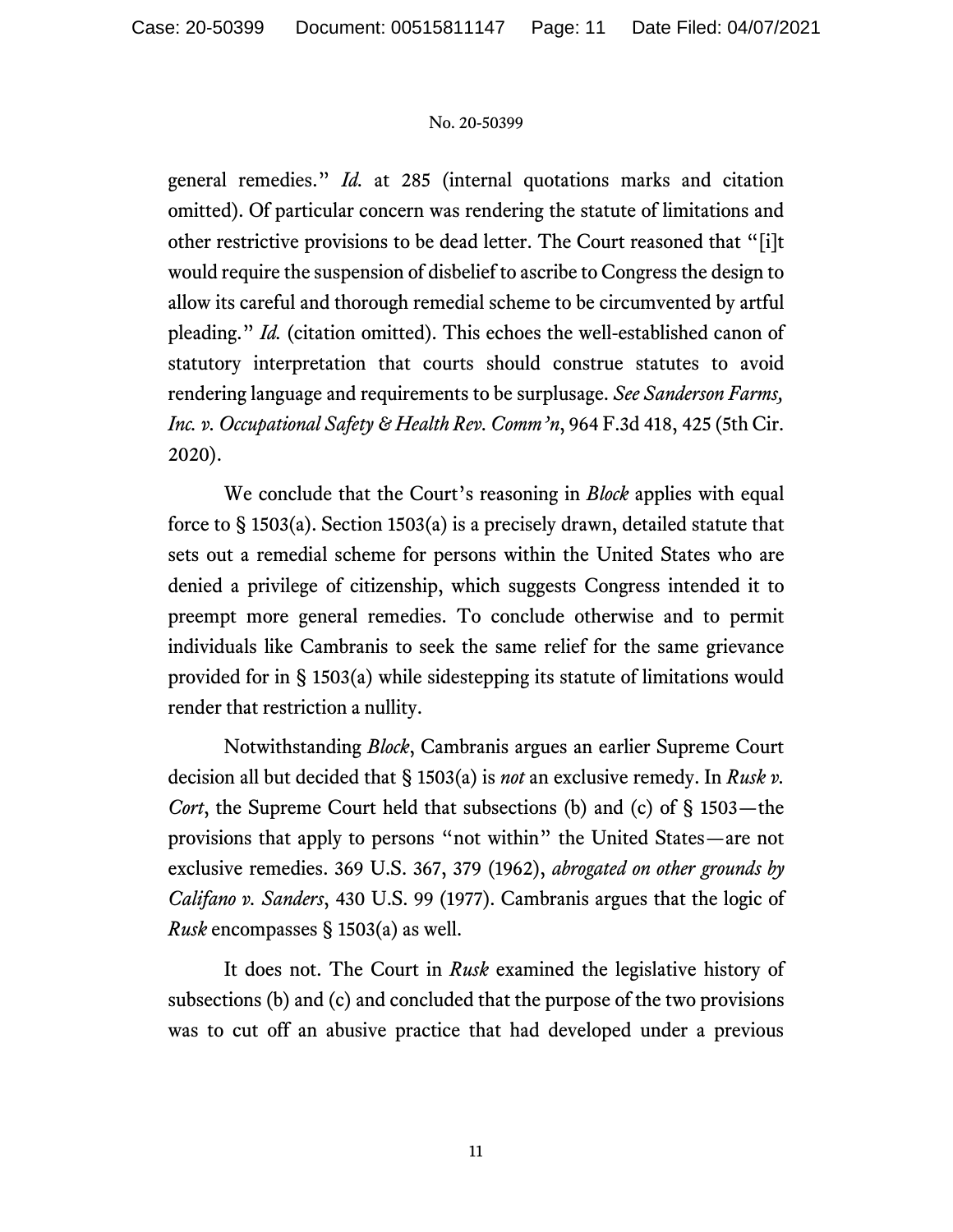immigration law in which aliens could gain "fraudulent entry to the United States by prosecuting spurious citizenship claims." *Id.* The Court thus concluded that "Congress did not intend to foreclose lawsuits by claimants . . . who do not try to gain entry to the United States before prevailing in their claims to citizenship." *Id.* That concern is irrelevant to § 1503(a), which addresses only persons who are already in the United States.

In addition, the Court in *Rusk* described that it was reluctant to hold that "the *broadly remedial provisions* of the Administrative Procedure Act are unavailable to review administrative decisions under the [Immigration and Nationality Act of 1952] in the absence of clear and convincing evidence that Congress so intended." *Id.* at 379-80 (emphasis added). But § 702 has been subsequently amended by Congress to expressly condition its waiver of sovereign immunity on the limitations contained in other statutes<sup>[8](#page-11-0)</sup> and the Supreme Court has since acknowledged that *Rusk* incorrectly assumed that the APA constituted "an independent grant of subject-matter jurisdiction," when it in fact "does not afford an implied grant of subject-matter jurisdiction permitting federal judicial review of agency action." *Califano*, 430 U.S. at 105, 107. Indeed, this court has already noted that "it is unclear to what degree that *Rusk* remains good law in light of *Califano*." *Hinojosa v. Horn*, 896 F.3d 305, 313 (5th Cir. 2018) (per curiam). To the extent we are bound by *Rusk*, it is only in what it expressly holds: that subsections (b) and (c) of  $\S$  1503 are not exclusive remedies.<sup>[9](#page-11-1)</sup>

<span id="page-11-0"></span><sup>8</sup> "Section 702 acquired its current form in 1976." *The Presbyterian Church (U.S.A.) v. United States*, 870 F.2d 518, 524 (9th Cir. 1989); *see also* H.R. Rep. No. 94- 1656, 1976 WL 14066 at \*3 (1976), *as reprinted in* 1976 U.S.C.C.A.N. 6121, 6123.

<span id="page-11-1"></span><sup>9</sup> The only remaining rationale supplied in *Rusk* that is arguably applicable to § 1503(a) is the use of permissive rather than mandatory language. *See Rusk*, 369 U.S. at 375. Section 1503(a) states that a person "*may* institute an action" for declaratory relief. 8 U.S.C. § 1503(a) (emphasis added). But the permissive use of "may" here means only that